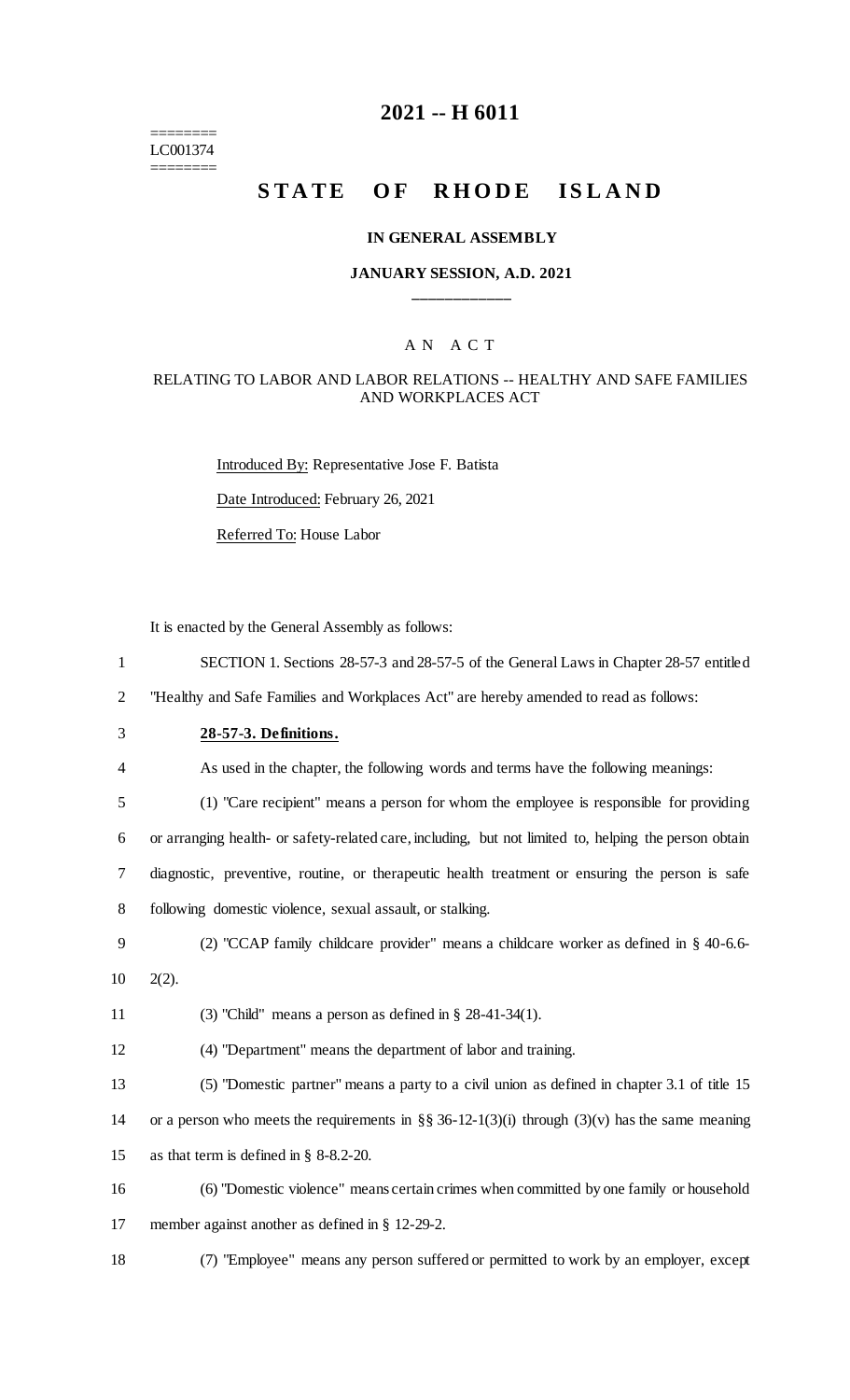for those not considered employees as defined in § 28-12-2. Independent contractors, subcontractors, work study participants as described pursuant to 42 U.S.C. § 2753.23, apprenticeships and interns as defined under FLSA section 3(g) shall not be considered to be employees for the purpose of this act.

 (8) "Employer" means any individual or entity that includes any individual, partnership, association, corporation, business trust, or any person or group of persons acting directly or indirectly in the interest of an employer, in relation to an employee as defined in § 28-12-2, but does not include the federal government, and provided that in determining the number of employees performing work for an employer as defined in 29 C.F.R. § 791.2 of the Federal Fair Labor Standards Act, 29 U.S.C. § 201 et seq., the total number of employees in that group shall be counted.

 (9) "Family member" means a child, parent, spouse, mother-in-law, father-in-law, grandparents, grandchildren, or domestic partner, sibling, care recipient, or member of the employee's household.

 (10) "Healthcare professional" means any person licensed under federal or Rhode Island law to provide medical or emergency services, including, but not limited to: doctors, nurses, and emergency room personnel.

 (11) "Paid sick leave time" or "paid sick and safe leave time" means time that is compensated at the same hourly rate and with the same benefits, including healthcare benefits, as the employee normally earns during hours worked and is provided by an employer to an employee for the purposes described in § 28-57-6, but in no case shall the hourly wage paid leave be less than that provided under § 28-12-3. Except that "paid sick leave time" or "paid sick and safe leave time" means time that is compensated at the wage hourly rate only for all employees in the construction 24 industry, as classified as code 23 under the North American Industry Classification System, working and under a multi-employer collective bargaining agreement authorized pursuant to 29 26 U.S.C. § 158 (f) and (e) that contain collective bargaining agreement language providing for sick wage benefits. These benefits shall be governed by these collective bargaining agreements that contain provisions for sick time and safe leave benefits accumulated on an hourly or weekly basis as determined by their collective bargaining agreement; provided that these agreements meet the minimum standards of this act. (12) "Parent" means a person as defined in § 28-41-34(5) or a person as defined in § 28- 41-34(9).

(13) "Seasonal employee" means a person as defined in 26 C.F.R. § 54.4980H-1(a)(38).

(14) "Sexual assault" means a crime as defined in § 11-37-2, 11-37-4 or 11-37-6.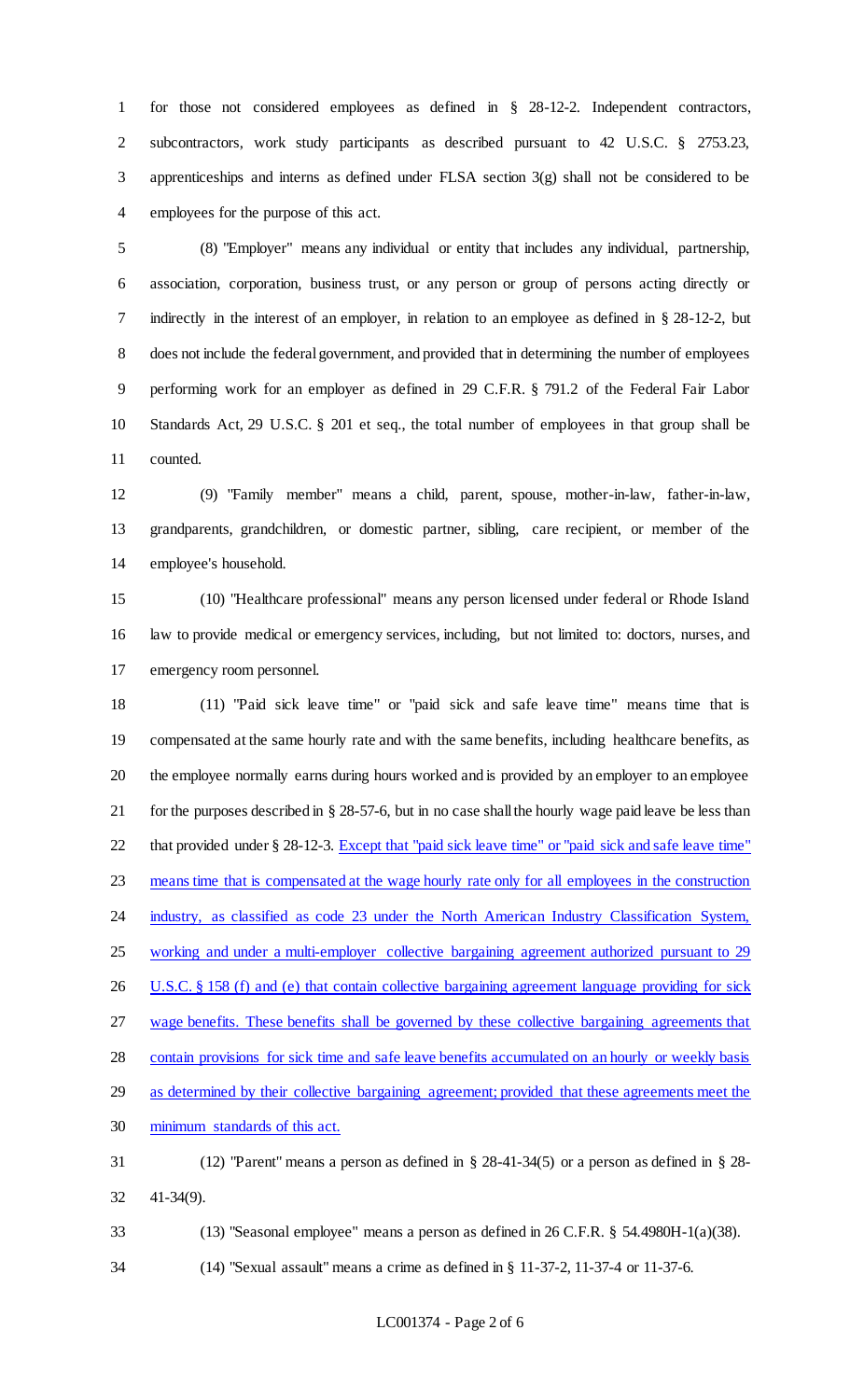(15) "Sibling" means a brother or a sister, whether related through half blood, whole blood, or adoption, a foster sibling, or a step-sibling. (16) "Spouse" means a person as defined in § 28-41-34(7). (17) "Stalking" means a crime as described in §§ 11-59-2 and 11-52-4.2. (18) "Temporary employee" means any person working for, or obtaining employment pursuant to an agreement with any employment agency, placement service, or training school or center. (19) "Unpaid sick time" is time that is used for the purposes described in § 28-57-6. (20) "Year" means a regular and consecutive twelve-month-period as determined by the employer; except that for the purposes of § 28-57-7, "year" means a calendar year. **28-57-5. Accrual of paid sick and safe leave time.** (a) All employees employed by an employer of eighteen (18) or more employees in Rhode Island and all employees in the construction industry, as classified as code 23 under the North American Industry Classification System, working under a multi-employer collective bargaining agreement authorized pursuant to 29 U.S.C. § 158 (f) and (e) that contains language for such benefits shall accrue a minimum of one hour of paid sick and safe leave time for every thirty five 17 (35) hours worked up to a maximum of twenty-four (24) hours during the calendar year of 2018, 18 thirty-two (32) hours during calendar year 2019 and up to a maximum of forty (40) hours per year 19 thereafter, unless, pursuant to their collective bargaining agreement, employees receive the 20 employer chooses to provide a higher annual limit in both accrual and use. In determining the number of employees who are employed by an employer for compensation, all employees defined in § 28-57-3(7) shall be counted.

 (b) Employees who are exempt from the overtime requirements under 29 U.S.C. § 213(a)(1) of the Federal Fair Labor Standards Act, 29 U.S.C. § 201 et seq., will be assumed to work forty (40) hours in each work week for purposes of paid sick and safe leave time accrual unless their normal work week is less than forty (40) hours, in which case paid sick and safe leave time accrues based upon that normal work week.

 (c) Paid sick and safe leave time as provided in this chapter shall begin to accrue at the commencement of employment or pursuant to the law's effective date [July 1, 2018], whichever is later. An employer may provide all paid sick and safe leave time that an employee is expected to accrue in a year at the beginning of the year.

 (d) An employer may require a waiting period for newly hired employees of up to ninety (90) days. During this waiting period, an employee shall accrue earned sick time pursuant to this section or the employer's policy, if exempt under § 28-57-4(b), but shall not be permitted to use the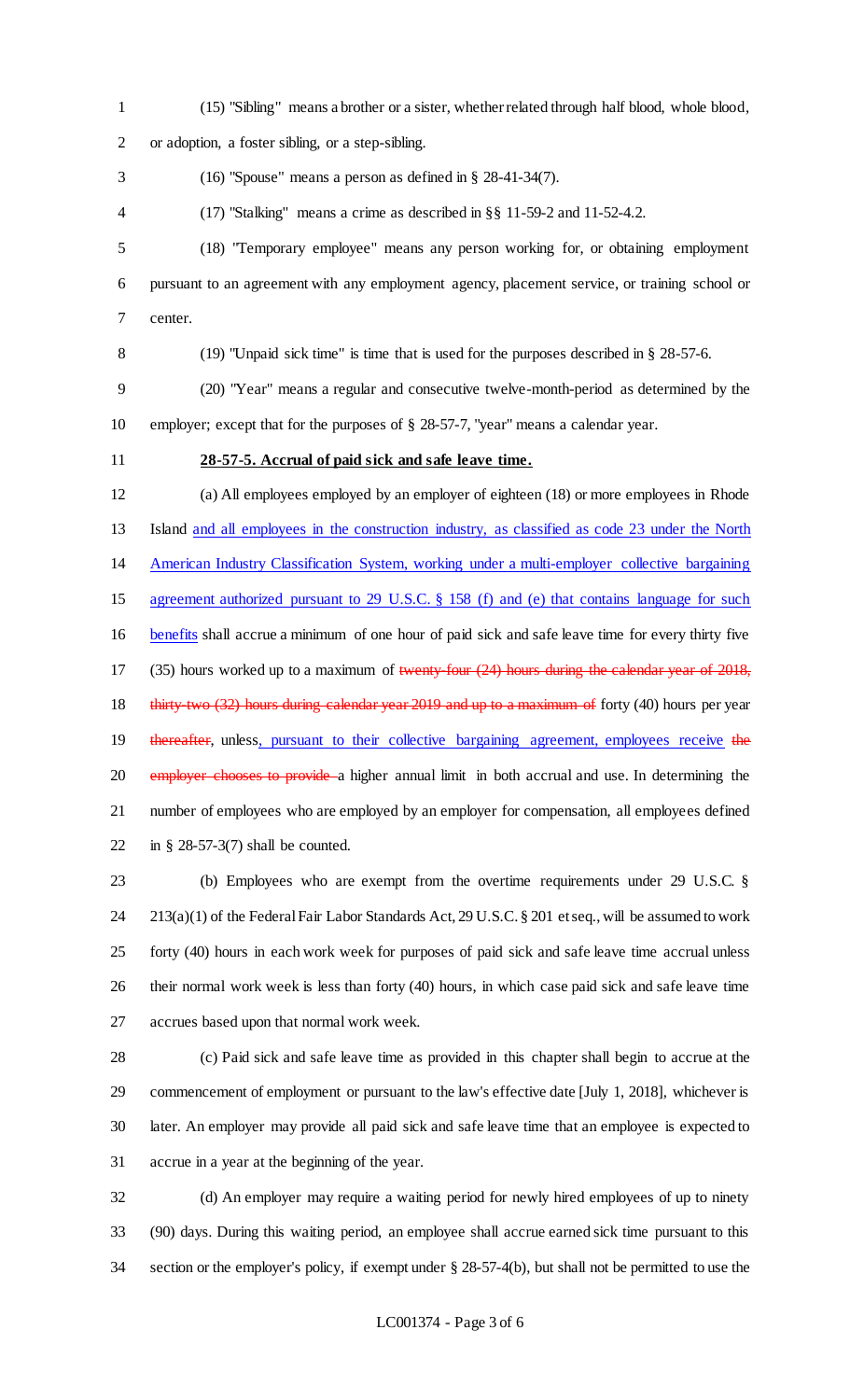earned sick time until after he or she has completed the waiting period.

 (e) Paid sick and safe leave time shall be carried over to the following calendar year; however, an employee's use of paid sick and safe leave time provided under this chapter in each calendar year shall not exceed twenty-four (24) hours during calendar year 2018, and thirty-two (32) hours during calendar year 2019, and forty (40) hours per year thereafter. Alternatively, in lieu of carryover of unused earned paid sick and safe leave time from one year to the next, an employer may pay an employee for unused earned paid sick and safe leave time at the end of a year and provide the employee with an amount of paid sick and safe leave that meets or exceeds the requirements of this chapter that is available for the employee's immediate use at the beginning of the subsequent year.

 (f) Nothing in this chapter shall be construed as requiring financial or other reimbursement to an employee from an employer upon the employee's termination, resignation, retirement, or other separation from employment for accrued paid sick and safe leave time that has not been used.

 (g) If an employee is transferred to a separate division, entity, or location within the state, but remains employed by the same employer as defined in 29 C.F.R. § 791.2 of the Federal Fair Labor Standards Act, 29 U.S.C. § 201 et seq., the employee is entitled to all paid sick and safe leave time accrued at the prior division, entity, or location and is entitled to use all paid sick and safe leave time as provided in this act. When there is a separation from employment and the employee is rehired within one hundred thirty-five (135) days of separation by the same employer, previously accrued paid sick and safe leave time that had not been used shall be reinstated. Further, the employee shall be entitled to use accrued paid sick and safe leave time and accrue additional sick and safe leave time at the re-commencement of employment.

 (h) When a different employer succeeds or takes the place of an existing employer, all employees of the original employer who remain employed by the successor employer within the state are entitled to all earned paid sick and safe leave time they accrued when employed by the original employer, and are entitled to use earned paid sick and safe leave time previously accrued. (i) At its discretion, an employer may loan sick and safe leave time to an employee in advance of accrual by such employee.

 (j) Temporary employees shall be entitled to use accrued paid sick and safe leave time beginning on the one hundred eightieth (180) calendar day following commencement of their employment, unless otherwise permitted by the employer. On and after the one hundred eightieth (180) calendar day of employment, employees may use paid sick and safe leave time as it is accrued. During this waiting period, an employee shall accrue earned sick time pursuant to this chapter, but shall not be permitted to use the earned sick time until after he or she has completed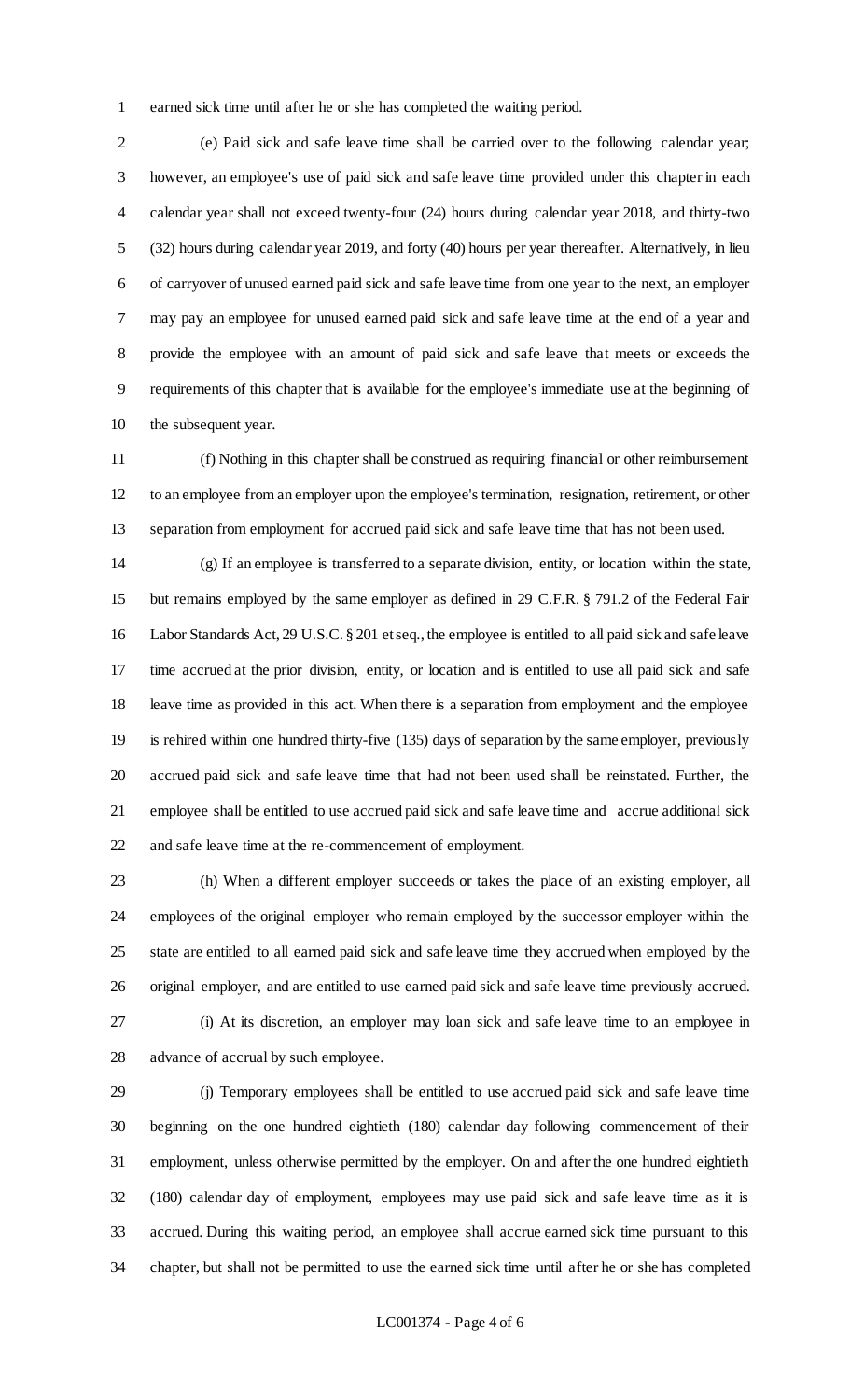the waiting period.

 (k) Seasonal employees shall be entitled to use accrued paid sick and safe leave time beginning on the one hundred fiftieth (150) calendar day following commencement of their employment, unless otherwise permitted by the employer. On and after the one hundred fiftieth (150) calendar day of employment, employees may use paid sick and safe leave time as it is accrued. During this waiting period, an employee shall accrue earned sick time pursuant to this chapter, but shall not be permitted to use the earned sick time until after he or she has completed the waiting period.

 (l) Employers in the construction industry, as classified as code 23 under the North American Industry Classification System, that are signatory to a multi-employer collective bargaining agreement authorized pursuant to 29 U.S.C. § 158 (f) and (e) may name a federal Employee Retirement Income Security Act benefit trust fund to administer the paid sick leave and 13 safe leave wage time employee benefits required by this chapter. The collective bargaining agreement language that allows the trust to administer and paid sick leave and safe leave non-wage benefits by the Employee Retirement Income Security Act trust fund allowing the multi-employers to participate through their local collective bargaining agreement in providing benefits to their employees shall make these employers compliant with this chapter. SECTION 2. This act shall take effect upon passage.

#### ======== LC001374 ========